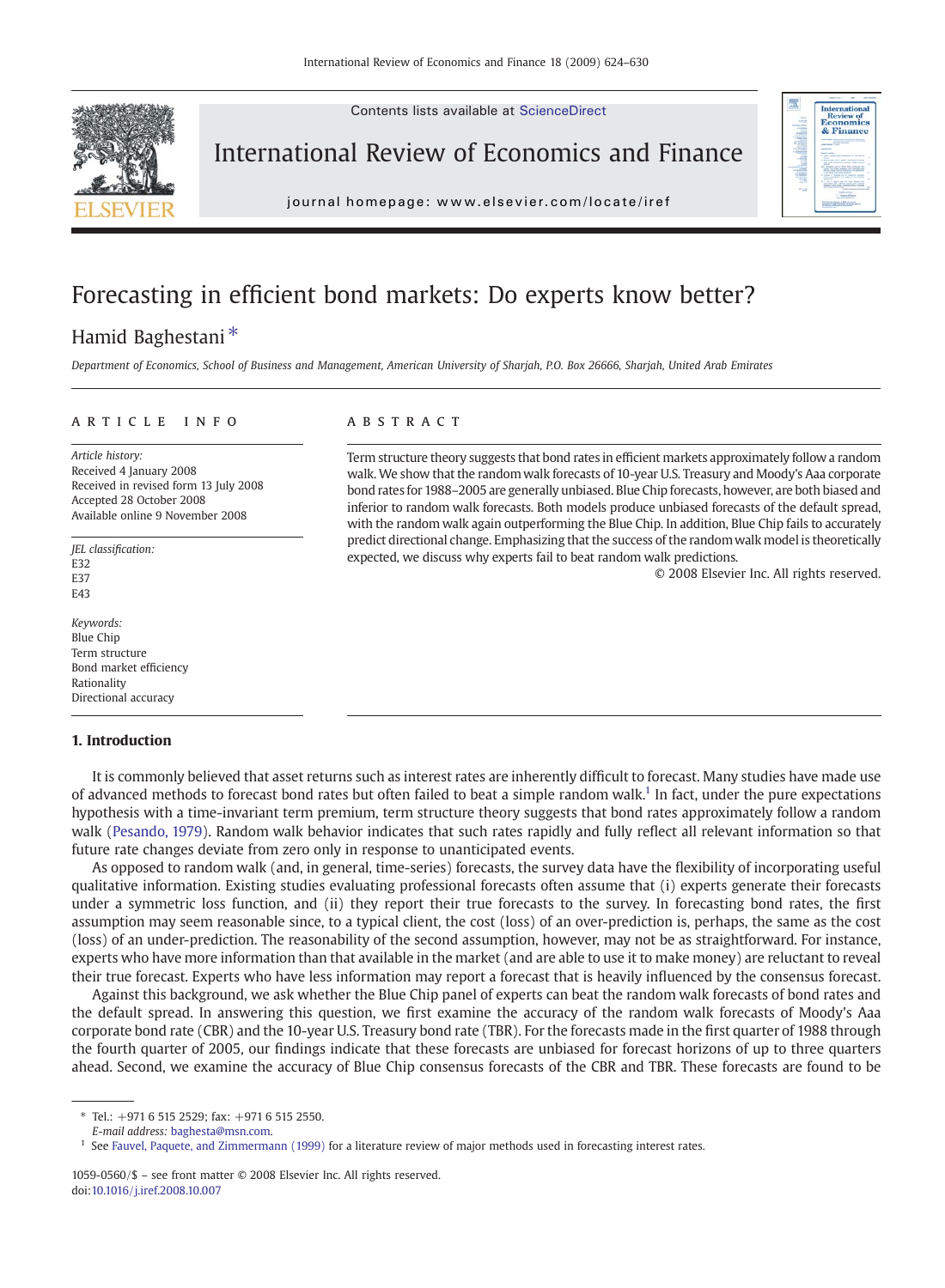biased and inferior to those of the random walk. Such evidence is in line with [Kolb and Stekler \(1996\)](#page--1-0) and [Brooks and Gray \(2004\)](#page--1-0) who show that consensus forecasts of 30-year U.S. Treasury rates from the Wall Street Journal (WSJ) survey fail to outperform naïve random walk forecasts. Third, we examine the accuracy of random walk and Blue Chip forecasts of the default spread (CBR minus TBR). These forecasts are all unbiased, but, again, random walk outperforms Blue Chip. We further examine Blue Chip directional forecast accuracy. In line with the unfavorable findings of [Greer \(1999, 2003\)](#page--1-0) for the WSJ survey forecasts, Blue Chip fails to accurately predict the direction of change in the CBR, TBR, and default spread.

The format of this study is as follows: The next section describes both Blue Chip and random walk forecasts. Section 3 presents the methodology and empirical results. Section 4 concludes by discussing our findings in light of term structure theory in an efficient bond market.

#### 2. Blue Chip and random walk forecasts

Blue Chip surveys approximately 50 economic forecasters at major U.S. banks, corporations, and consulting firms. As explained by [Batchelor and Dua \(1991\)](#page--1-0) and [Romer and Romer \(2000\)](#page--1-0), the survey, conducted around the beginning of each month, asks participants for their forecasts of target variables for the current quarter and for one to four quarters ahead.<sup>2</sup> Using the individual responses, the survey calculates and reports the consensus (median) response, published in the monthly issues of Blue Chip Financial Forecasts (BCFF). Given that the survey is conducted monthly, there exist three sets of forecasts for each quarter. For consistency, we focus on the one-, two-, three-, and four-quarter-ahead Blue Chip forecasts made in the third month of quarter  $t.^3$ These forecasts are denoted as  $\hat{Y}B_{t+6}$ , with the forecast horizon  $f= 1, 2, 3$ , and 4.

Along with the quarterly forecasts, BCFF also reports the latest (actual) weekly rate available at the time of the survey. For the surveys conducted in the third month of quarter t, the latest weekly rate is the one for the (approximately) third week in the second month of quarter t. We utilize these weekly rates to generate the random walk forecasts. Specifically, we start by setting the random walk forecasts for 1988.2, 1988.3, 1988.4, and 1989.1 equal to the latest weekly rate for February 1988 reported in the March 1988 issue of BCFF; these forecasts correspond to the one-, two-, three-, and four-quarter-ahead Blue Chip forecasts made in March 1988. The random walk forecasts for 1988.3, 1988.4, 1989.1, and 1989.2 are set equal to the latest weekly rate for May 1988 reported in the June 1988 issue of BCFF; these forecasts correspond to the one-, two-, three-, and four-quarter-ahead Blue Chip forecasts made in June 1988. Repeating this procedure, we finally set the random walk forecasts for 2006.1, 2006.2, 2006.3 and 2006.4 equal to the latest weekly rate for November 2005 reported in the December 2005 issue of BCFF; these forecasts correspond to the one-, two-, three-, and four-quarter-ahead Blue Chip forecasts made in December 2005. Therefore, the one-, two-, three-, and four-quarter-ahead random walk forecasts (denoted  $\hat{Y}_{R_t}$  with  $f=1$ , 2, 3, and 4) are comparable to those of the Blue Chip ( $\hat{Y}B_{t+f}$ ) made in the third month of quarter t.

More specifically, our random walk forecasting model is

$$
Y_{t+f} = Yw_t + u_{t+f}
$$

where  $Y_{t+f}$  is the actual rate in quarter  $t+f$ , Yw<sub>t</sub> is the latest weekly rate known at the time of the survey, and  $u_{t+f}$  is an error term due to "news" arriving between quarter t and quarter  $t+f$ . Thus, the random walk forecast of  $Y_{t+f}$  made in the third month of quarter  $t$  is  $\hat{YR}_{t+f}=Yw_t$ .<sup>4</sup> The rationale for our random walk model (which sets the forecast of  $Y_{t+f}$ equal to Yw<sub>t</sub> instead of Y<sub>t−1</sub>) is provided by term structure theory which suggests that, in an efficient bond market, the optimal forecast of a bond rate is the rate most recently known at the time of the forecast [\(Pesando, 1979; Reichenstein, 2006\)](#page--1-0).

#### 3. Alternative forecast accuracy results

Our evaluation assumes a symmetric forecast loss function under which the Blue Chip experts aimed to produce unbiased and efficient forecasts that were of value to a user. Accordingly, we proceed with answering the following four questions:

- 1. Are the forecasts unbiased?
- 2. Can Blue Chip beat random walk forecasts?
- 3. Which model produces better forecasts of the default spread?
- 4. Are Blue Chip forecasts of value to a user?

We begin by noting that the random walk and Blue Chip forecasts of the CBR and TBR are made in the first quarter of 1988 through the fourth quarter of 2005. Therefore, the sample periods for the one-, two-, three-, and four-quarter-ahead forecasts are, respectively, 1988.2–2006.1, 1988.3–2006.2, 1988.4–2006.3, and 1989.1–2006.4, with 72 observations for each forecast horizon.

<sup>&</sup>lt;sup>2</sup> The survey participants are asked to provide their quarterly forecasts as 3-month averages. The historical Blue Chip forecasts were purchased from Aspen Publishers, Inc.

 $3$  The conclusions of this study remain largely unchanged when we use the CBR and TBR forecasts made in the first and second months of quarter t. Further findings (not reported here) indicate that, for every forecast horizon, Blue Chip forecasts made in the third month are more accurate than the corresponding forecasts made in the first and second month of quarter t.

<sup>4</sup> The actual data on Moody's Aaa corporate bond and 10-year Treasury rates are available on the Federal Reserve Bank of St. Louis website. The quarterly (as well as the weekly) data are all averages of daily figures.